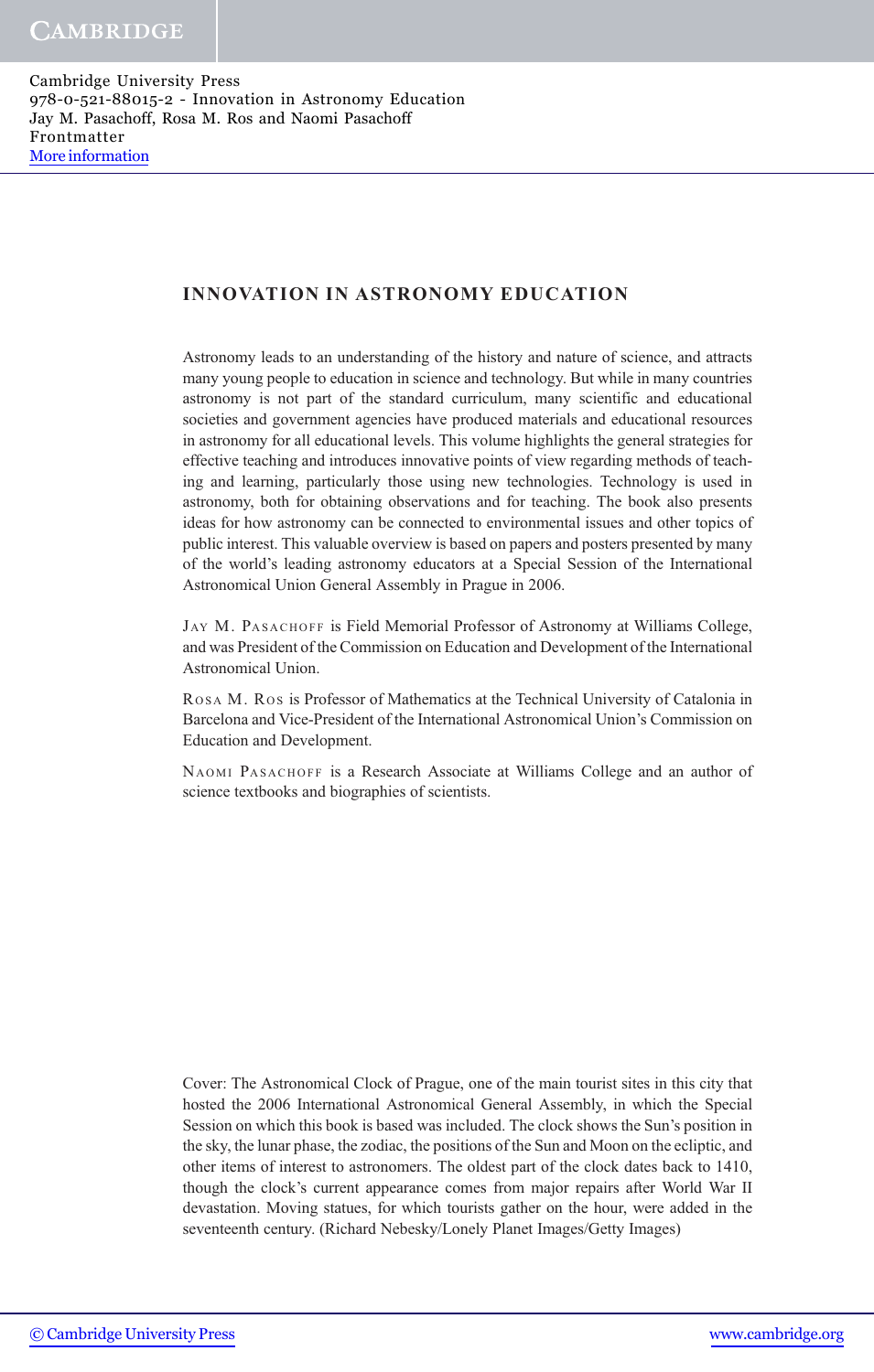

Johannes Kepler's heliocentric idea, from his *Mysterium Cosmographicum* (1596), that the planets' spacing was determined by the Platonic solids. Kepler moved to Prague, the site of the International Astronomical Union's 2006 General Assembly at which this Special Session on Innovation in Teaching and Learning Astronomy was held, to work with Tycho Brahe, leading to Kepler's three laws of planetary motion. (Photo courtesy of Jay M. Pasachoff with the assistance of Wayne Hammond, Williams College's Chapin Library.)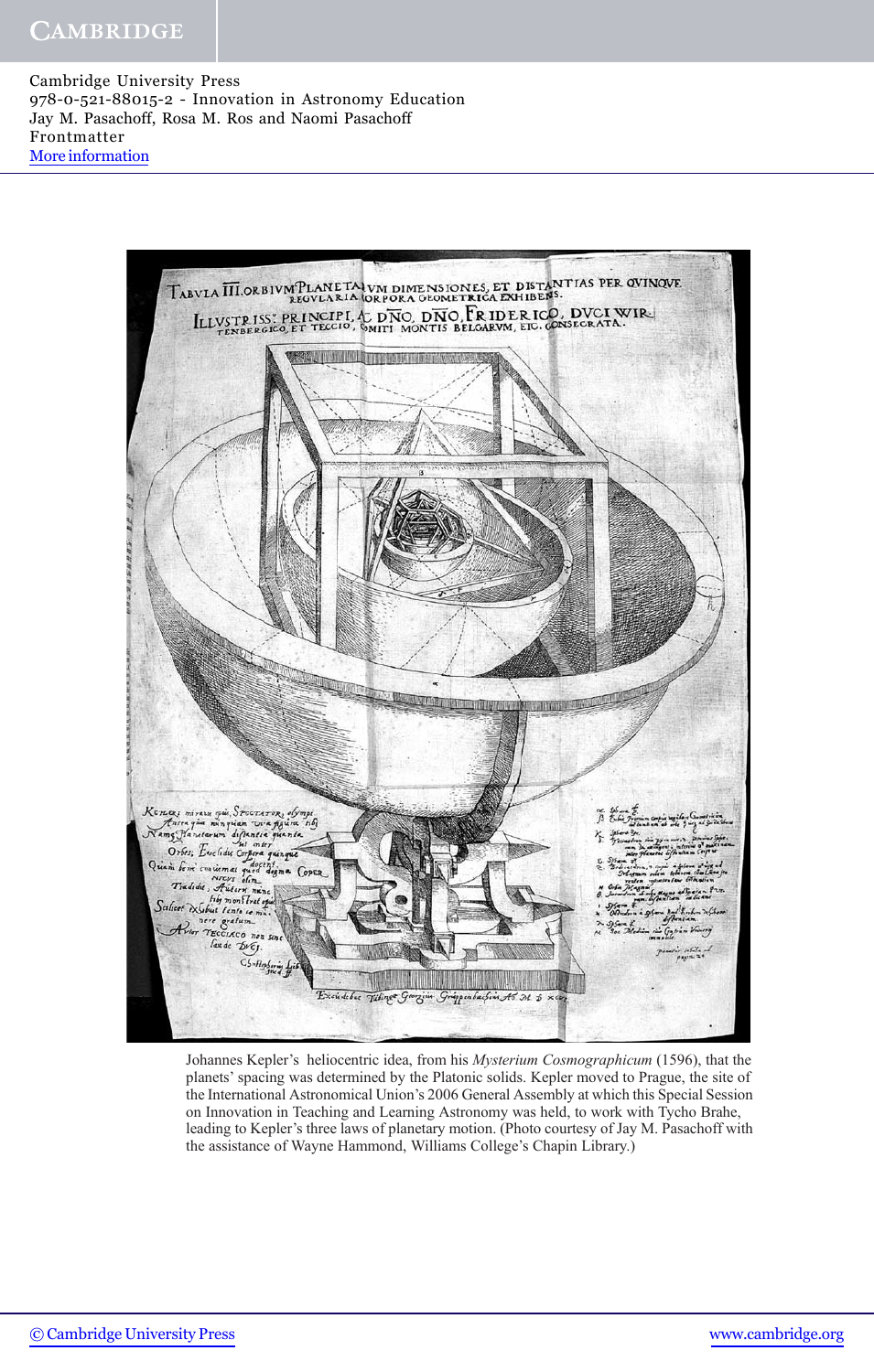# INNOVATION IN ASTRONOMY EDUCATION

JAY M. PASACHOFF

Williams College, Massachusetts, USA

ROSA M. ROS University of Catalonia, Barcelona

NAOMI PASACHOFF Williams College, Massachusetts, USA

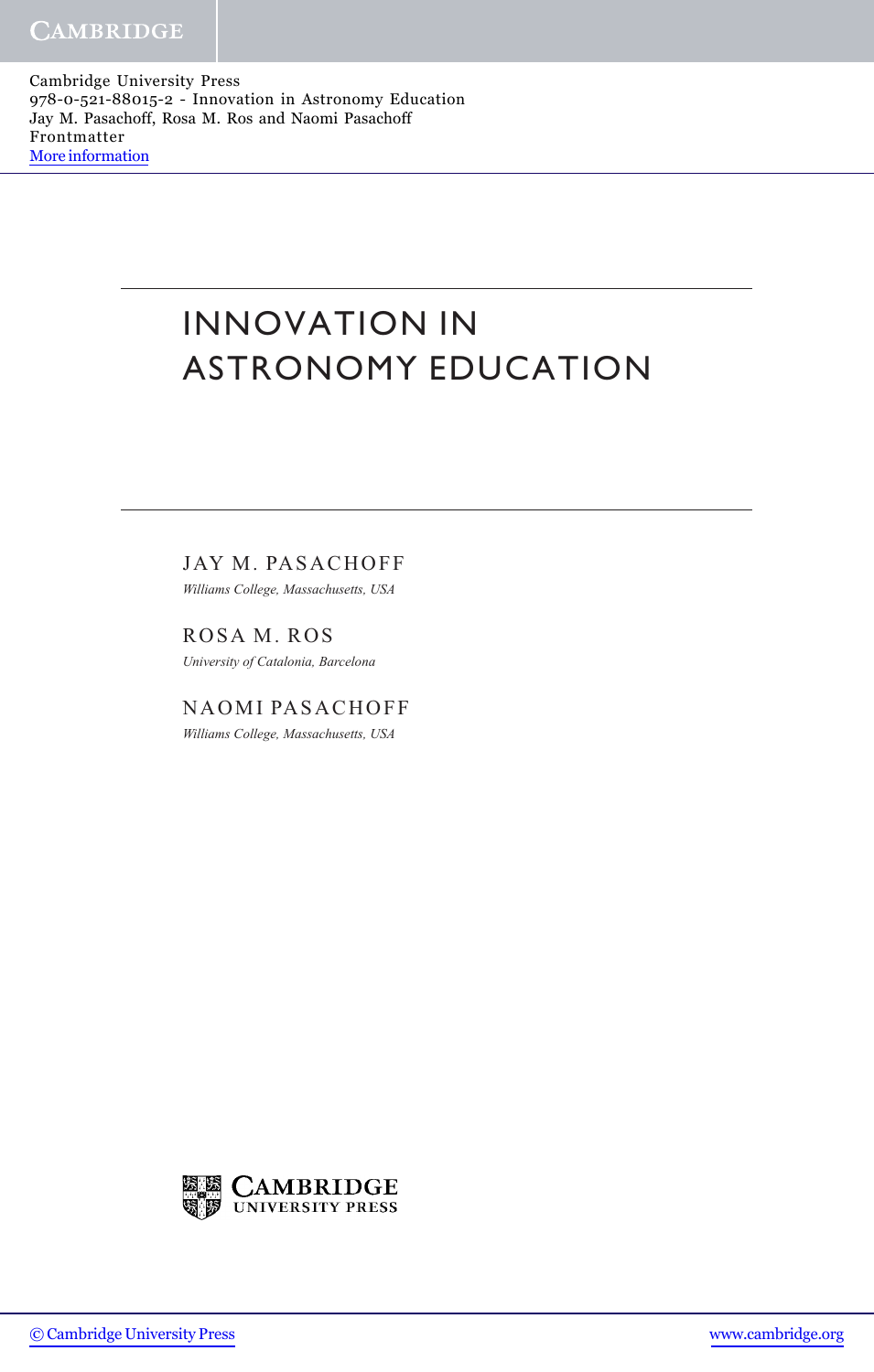> CAMBRIDGE UNIVERSITY PRESS Cambridge, New York, Melbourne, Madrid, Cape Town, Singapore, São Paulo, Delhi

Cambridge University Press The Edinburgh Building, Cambridge CB2 8RU, UK

Published in the United States of America by Cambridge University Press, New York

www.cambridge.org Information on this title: www.cambridge.org/9780521880152

 $\oslash$  Cambridge University Press 2008

This publication is in copyright. Subject to statutory exception and to the provisions of relevant collective licensing agreements, no reproduction of any part may take place without the written permission of Cambridge University Press.

First published 2008

Printed in the United Kingdom at the University Press, Cambridge

A catalog record for this publication is available from the British Library

ISBN 978-0-521-88015-2 hardback

Cambridge University Press has no responsibility for the persistence or accuracy of URLs for external or third-party internet websites referred to in this publication, and does not guarantee that any content on such websites is, or will remain, accurate or appropriate.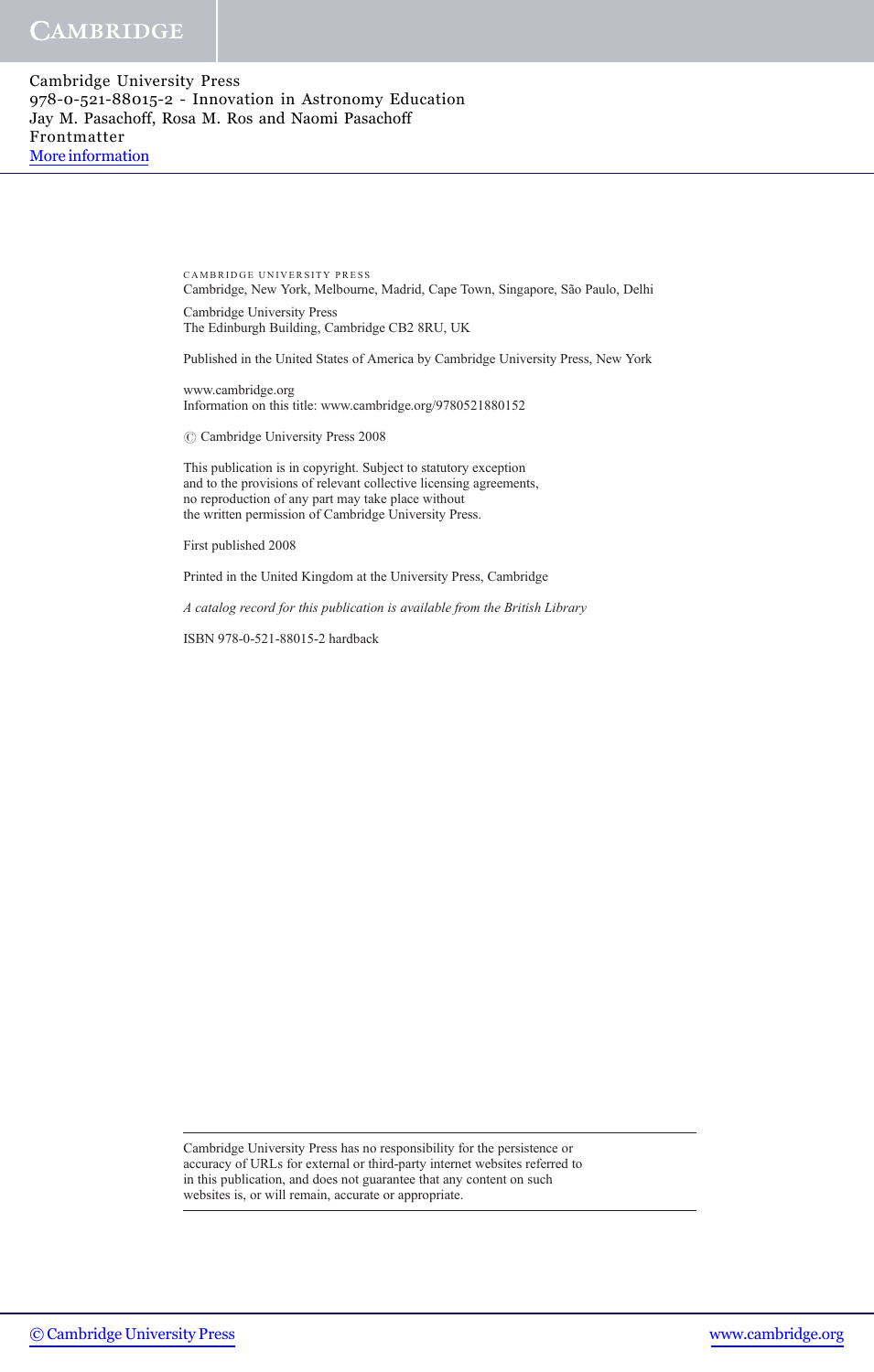## **Contents**

|                | Preface                                                                                                                                                         | <i>page</i> xi |
|----------------|-----------------------------------------------------------------------------------------------------------------------------------------------------------------|----------------|
| Part I         | General strategies for effective teaching                                                                                                                       | 1              |
|                | <b>Introduction</b>                                                                                                                                             | 3              |
| 1              | Main objectives for the meeting on innovation in<br>teaching/learning astronomy<br>Jay M. Pasachoff and Rosa M. Ros                                             | 11             |
| $\mathbf{2}^-$ | Learning astronomy by doing astronomy<br>John R. Percy                                                                                                          | 13             |
| 3 <sup>1</sup> | Hands-On Universe – Europe (EU-HOU)<br>Roger Ferlet                                                                                                             | 23             |
|                | 4 Life on Earth in the atmosphere of the Sun: a multimedia manual<br>E. V. Kononovich, T. V. Matvejchuk, O. B. Smirnova, G. V. Jakunina,<br>and S. A. Krasotkin | 27             |
| 5              | A model of teaching astronomy to pre-service teachers<br><b>Bill MacIntyre</b>                                                                                  | 32             |
| 6              | How to teach, learn about, and enjoy astronomy<br>Rosa M. Ros                                                                                                   | 39             |
| 7              | Clickers: a new teaching tool of exceptional promise<br>Douglas Duncan                                                                                          | 48             |
| 8              | Educational opportunities in pro-am collaboration<br>Richard Tresch Fienberg and Robert Stencel                                                                 | 55             |
| 9              | Teaching history of astronomy to second-year engineering<br>students at the University of Chile<br>José Maza                                                    | 58             |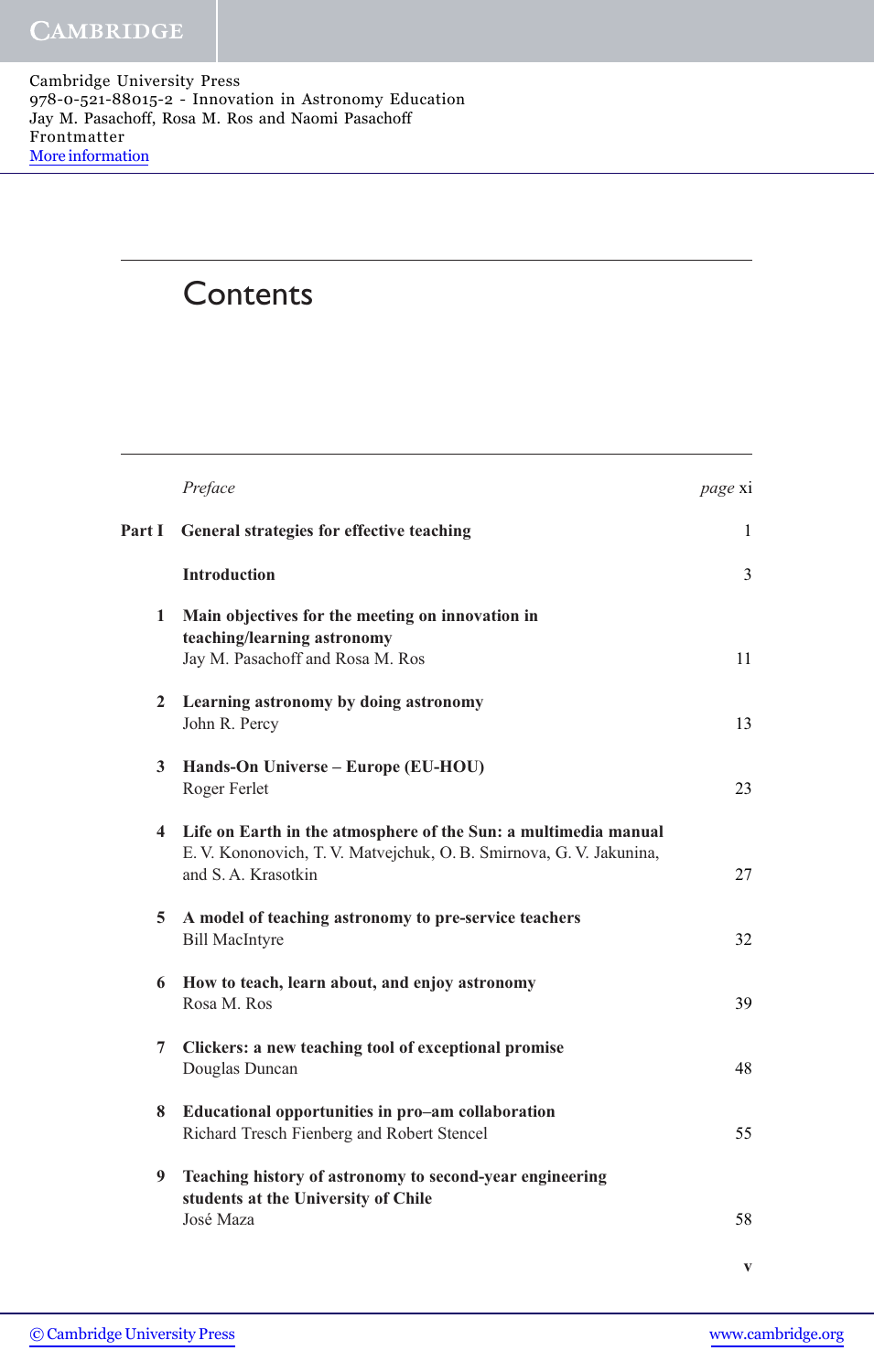| vi |    | <b>Contents</b>                                                                                                                                         |     |
|----|----|---------------------------------------------------------------------------------------------------------------------------------------------------------|-----|
|    | 10 | Teaching the evolution of stellar and Milky Way concepts through<br>the ages: a tool for the construction of a scientific culture using<br>astrophysics |     |
|    |    | G. Theureau and L. Klein                                                                                                                                | 62  |
|    | 11 | <b>International Astronomical Union – education programs</b><br>Jay M. Pasachoff                                                                        | 70  |
|    | 12 | <b>Astronomy in culture</b><br>Magda Stavinschi                                                                                                         | 75  |
|    | 13 | Light pollution: a tool for astronomy education<br>Margarita Metaxa                                                                                     | 85  |
|    | 14 | Worldwide distance-learning university astronomy<br>Stewart Eyres, Barbara Hassall, and Ian Butchart                                                    | 91  |
|    | 15 | <b>Edible astronomy demonstrations</b><br>Donald Lubowich                                                                                               | 98  |
|    | 16 | Amateur astronomers as public outreach partners<br>Michael A. Bennett                                                                                   | 106 |
|    | 17 | Does the Sun rotate around Earth or does Earth rotate around<br>the Sun? An important aspect of science education<br>Syuzo Isobe                        | 110 |
|    | 18 | Using sounds and sonifications for astronomy outreach<br>Fernando J. Ballesteros and Bartolo Luque                                                      | 113 |
|    | 19 | Teaching astronomy and the crisis in science education<br>Nick Lomb and Toner Stevenson                                                                 | 116 |
|    | 20 | Astronomy for all as part of a general education<br>J. E. F. Baruch, D. G. Hedges, J. Machell, K. Norris,<br>and C.J. Tallon                            | 122 |
|    | 21 | Cosmic deuterium and social networking software<br>Jay M. Pasachoff, Terry-Ann K. Suer, Donald A. Lubowich,<br>and Tom Glaisyer                         | 128 |
|    |    |                                                                                                                                                         |     |
|    |    | <b>Poster highlights</b>                                                                                                                                | 132 |
|    |    | Astronomy in the laboratory<br>Bunji Suzuki                                                                                                             | 132 |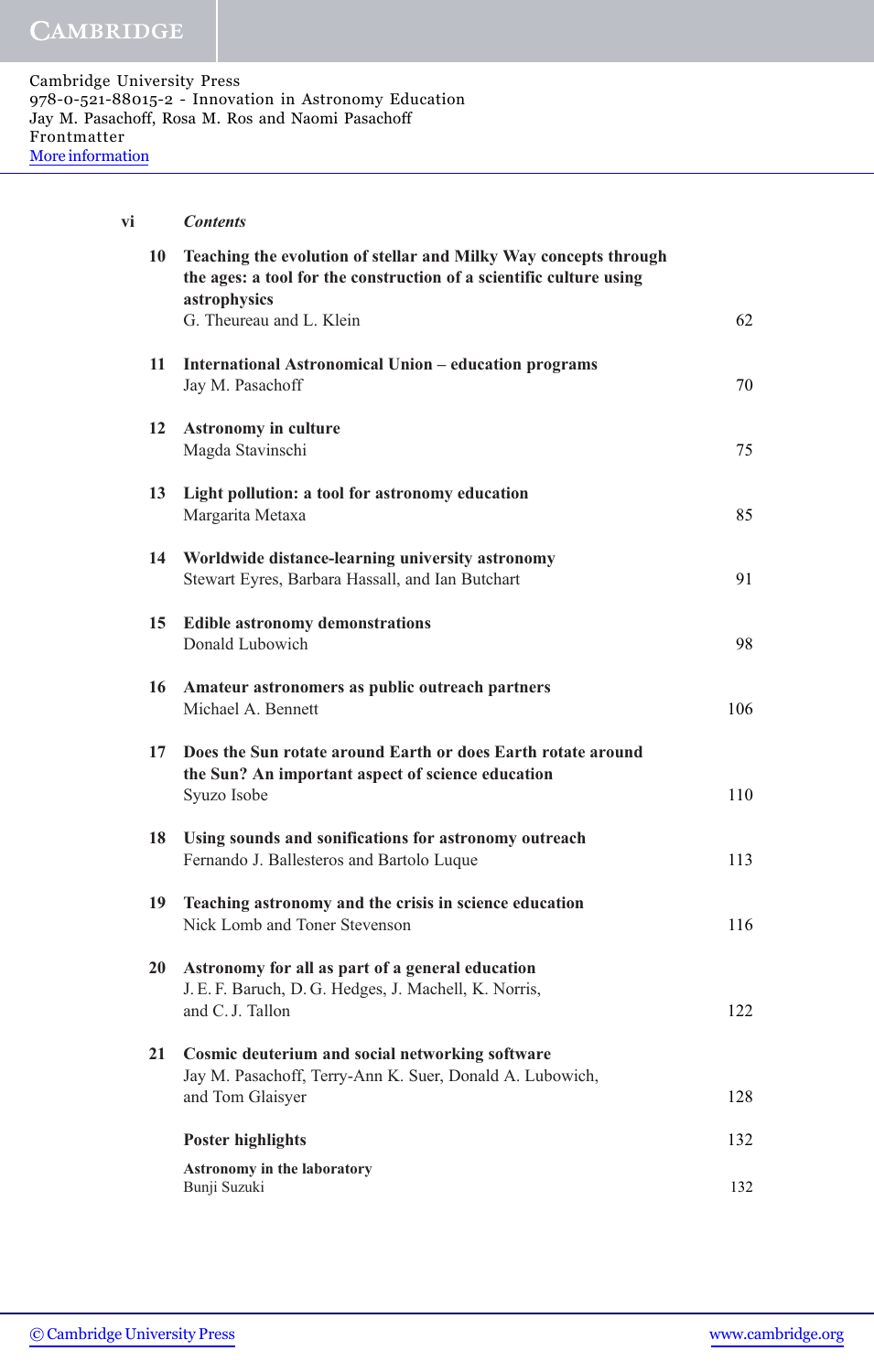|         | <b>Contents</b>                                                                                                                                                                                       | vii |
|---------|-------------------------------------------------------------------------------------------------------------------------------------------------------------------------------------------------------|-----|
|         | Crayon-colored planets: using children's drawings as guides for improving<br>astronomy teaching<br>Ana Beatriz de Mello, D. N. Epitácio Pereira, E. A. M. Gonzalez,<br>R. V. Nader, and B. C. G. Lima | 134 |
|         | Challenges of astronomy: classification of eclipses<br>S. Vidojevic and S. Segan                                                                                                                      | 135 |
|         | Malargüe light pollution: a study carried out by measuring real cases<br>B. García, A. Risi, M. Santander, A. Cicero, A. Pattini, M. A. Cantón,<br>L. Córica, C. Martínez, M. Endrizzi, and L. Ferrón | 135 |
|         | Simple, joyful, instructive: ignite the joy for astronomy<br>Yasuharu Hanaoka and Shinpei Shibata                                                                                                     | 138 |
|         | Successive innovative methods in introducing astronomy courses<br>Tapan K. Chatterjee                                                                                                                 | 139 |
|         | The 2005 annular eclipse: a classroom activity at EPLA<br>Herminia Filgaira-Alcalá                                                                                                                    | 139 |
|         | The Armagh Observatory Human Orrery<br>M. E. Bailey, D. J. Asher, and A. A. Christou                                                                                                                  | 140 |
|         | What mathematics is hidden behind the astronomical clock of Prague?<br>Michal Krizek, Alena Solcová, and Lawrence Somer                                                                               | 142 |
|         | Solar System - Practical Exercises and Astronomy - Practical Works<br>for secondary scholars<br>Aleksandar S. Tomic                                                                                   | 143 |
|         | Astronomy in the training of teachers and the role of practical<br>rationality in sky observation<br>Paulo S. Bretones and M. Compiani                                                                | 143 |
| Part II | Connecting astronomy with the public                                                                                                                                                                  | 145 |
|         | <b>Introduction</b>                                                                                                                                                                                   | 147 |
| 22      | The IAU Working Group on communicating astronomy with<br>the public: status report                                                                                                                    |     |
|         | Dennis R. Crabtree, Lars Lindberg Christensen, and Ian Robson                                                                                                                                         | 151 |
| 23      | Astronomy outreach: informal education<br>Julieta Fierro                                                                                                                                              | 156 |
| 24      | Integrating audio and video podcasting into existing<br>E/PO programs                                                                                                                                 |     |
|         | Aaron Price                                                                                                                                                                                           | 160 |
| 25      | The IAU's communication strategy, hands-on science<br>communication, and the communication of the planet definition<br>discussion                                                                     |     |
|         | Lars Lindberg Christensen                                                                                                                                                                             | 163 |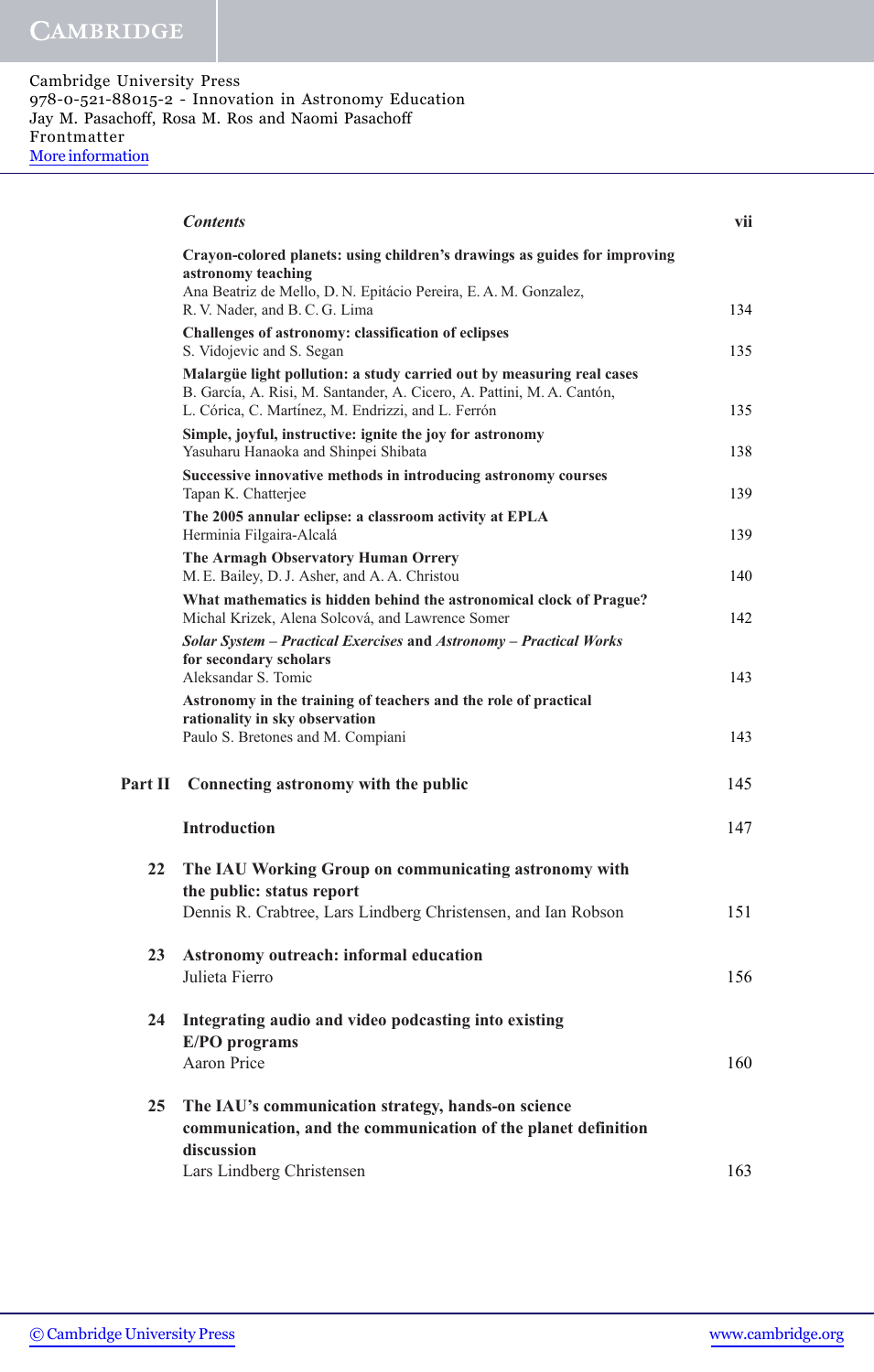| viii     | <b>Contents</b>                                                                                                                                        |     |
|----------|--------------------------------------------------------------------------------------------------------------------------------------------------------|-----|
| 26       | Getting a word in edgeways: the survival of discourse in<br>audiovisual astronomy                                                                      |     |
|          | T.J. Mahoney                                                                                                                                           | 177 |
| 27       | A critical evaluation of the new Hall of Astronomy of the<br><b>University of Mexico Science Museum</b><br>Silvia Torres-Peimbert and Consuelo Doddoli | 183 |
| 28       | Revitalizing astronomy teaching through research on student<br>understanding                                                                           |     |
|          | Timothy F. Slater                                                                                                                                      | 189 |
| 29       | The TENPLA project (1): popularization of astronomy under<br>cooperation between students and educators in Japan                                       |     |
|          | M. Hiramatsu, K. Kamegai, N. Takanashi, and K. Tsukada                                                                                                 | 198 |
| 30       | The TENPLA project (2): activities for the popularization<br>of astronomy                                                                              |     |
|          | K. Kamegai, M. Hiramatsu, N. Takanashi, and K. Tsukada                                                                                                 | 199 |
|          | <b>Poster highlights</b>                                                                                                                               | 203 |
|          | An astronomer in the classroom: Observatoire de Paris's<br>partnership between teachers and astronomers<br>Alain Doressoundiram and Caroline Barban    | 203 |
|          | Astronomy and space sciences in Portugal: communication<br>and education<br>Pedro Russo and Mariana Barrosa                                            | 204 |
|          | Gemini Observatory outreach                                                                                                                            |     |
|          | Maria Antonieta Garcia                                                                                                                                 | 204 |
| Part III | Effective use of instruction and information technology                                                                                                | 207 |
|          | <b>Introduction</b>                                                                                                                                    | 209 |
| 31       | ESO's astronomy education program                                                                                                                      |     |
|          | Douglas Pierce-Price, Claus Madsen, Henri Boffin, and Gonzalo Argandoña                                                                                | 212 |
| 32       | US student astronomy research and remote observing projects<br>Mary Ann Kadooka, James Bedient, Sophia Hu, Rosa Hemphill,<br>and Karen J. Meech        | 218 |
|          |                                                                                                                                                        |     |
| 33       | A global network of autonomous observatories dedicated to<br>student research                                                                          |     |
|          | Richard Gelderman                                                                                                                                      | 226 |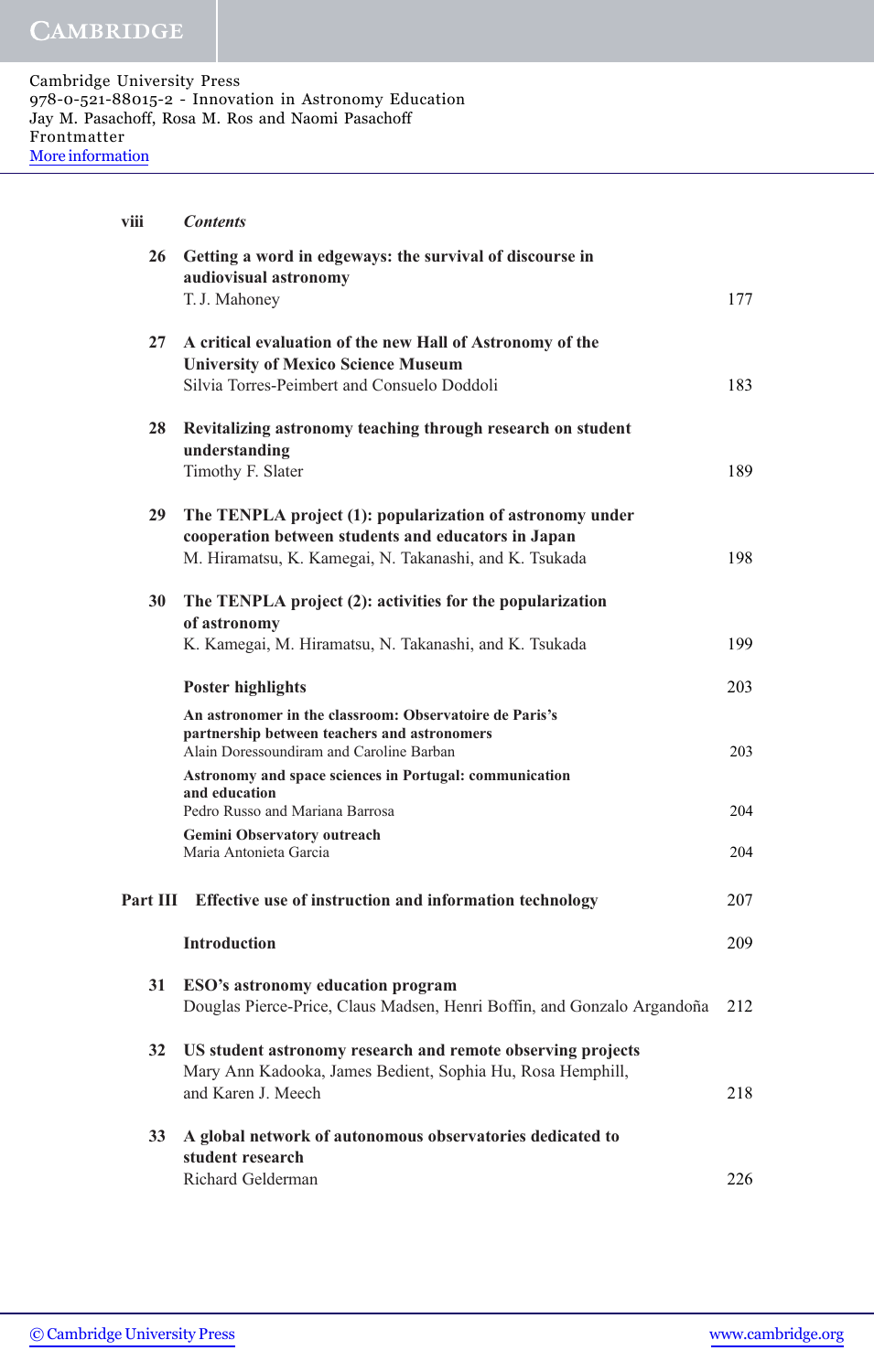|                | <b>Contents</b>                                                                                                                                                                     | ix         |
|----------------|-------------------------------------------------------------------------------------------------------------------------------------------------------------------------------------|------------|
| 34             | Remote telescopes in education: report of an Australian study<br>David H. McKinnon and Lena Danaia                                                                                  | 233        |
| 35             | Visualizing large astronomical data holdings<br>C. Christian, A. Conti, and N. Gaffney                                                                                              | 243        |
|                | <b>Poster highlights</b>                                                                                                                                                            | 245        |
|                | An educational CD-Rom based on the making of the Second Guide Star Catalogue<br>R. L. Smart, G. Bernardi, and A. Vecchiato                                                          | 245        |
|                | Astronomia.pl portal as a partner for projects aimed at students<br>or the public<br>Krzysztof Czart and Jan Pomierny                                                               | 245        |
|                | Development of a remote cooperative observation system for telescopes with<br>P2P agent network by using location information                                                       |            |
|                | Takuya Okamoto, Seiichi X. Kato, Yuji Konishi, and Masato Soga<br>Image processing for educators in Global Hands-On Universe<br>James P. Miller, C. R. Pennypacker, and G. L. White | 247<br>248 |
|                | The Pomona College undergraduate 1-meter telescope,<br>astronomy laboratory, and remote observing program                                                                           |            |
|                | B. E. Penprase                                                                                                                                                                      | 250        |
| <b>Part IV</b> | Practical issues connected with the implementation<br>of the 2003 IAU resolution on the Value of Astronomy Education,<br>passed by the IAU General Assembly, 2003                   | 251        |
|                | <b>Introduction</b>                                                                                                                                                                 | 253        |
| 36             | <b>Stellar evolution for students of Moscow University</b><br>E. V. Kononovich and I. V. Mironova                                                                                   | 258        |
| 37             | Astronomy for everybody: an approach from the<br><b>CASAO/NAUH view</b>                                                                                                             |            |
|                | María Cristina Pineda de Carías                                                                                                                                                     | 262        |
|                | 38 Toward a new program in astronomy education in secondary<br>schools in Turkey                                                                                                    |            |
|                | Z. Aslan and Z. Tunca                                                                                                                                                               | 272        |
| 39             | Universe awareness for young children: some educational<br>aspects and a pilot project                                                                                              |            |
|                | Cecilia Scorza, George Miley, Carolina Ödman, and Claus Madsen                                                                                                                      | 276        |
| 40             | <b>Education in Egypt and Egyptian response to eclipses</b><br>Ahmed A. Hady                                                                                                        | 281        |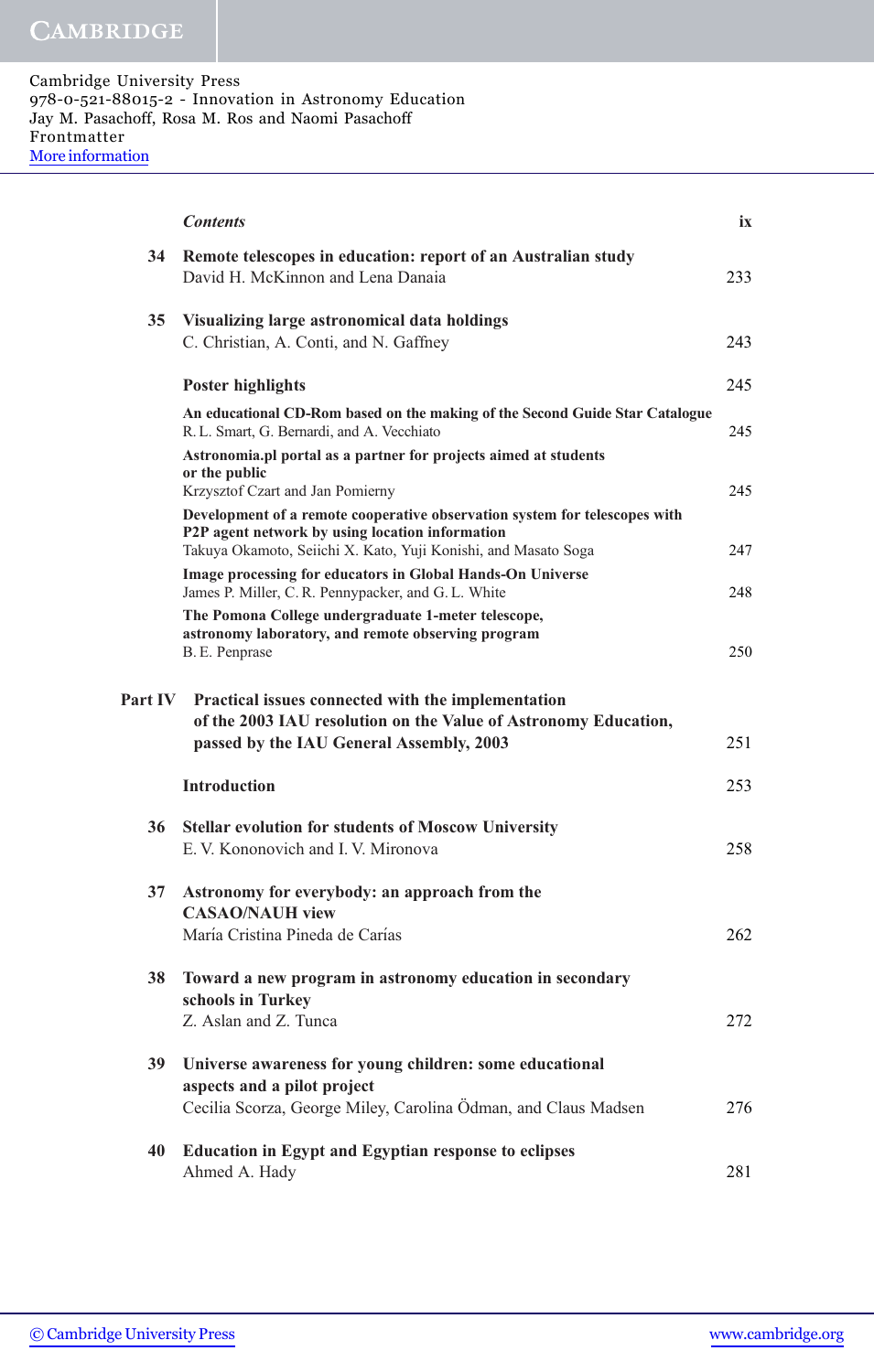| x |    | <b>Contents</b>                                                                                                                                               |            |
|---|----|---------------------------------------------------------------------------------------------------------------------------------------------------------------|------------|
|   | 41 | Astronomy in the cultural heritage of African societies<br>Paul Baki                                                                                          | 288        |
|   | 42 | Education at the Pierre Auger Observatory: movies as a tool<br>in science education                                                                           |            |
|   |    | Beatriz García and Cristina Raschia                                                                                                                           | 293        |
|   | 43 | Freshman seminars: interdisciplinary engagements in astronomy<br>Mary Kay Hemenway                                                                            | 300        |
|   | 44 | <b>Astronomy for teachers</b><br>Julieta Fierro                                                                                                               | 306        |
|   | 45 | Daytime utilization of a university observatory for laboratory                                                                                                |            |
|   |    | instruction<br>John R. Mattox                                                                                                                                 | 310        |
|   |    | <b>Poster highlights</b>                                                                                                                                      | 315        |
|   |    | <b>Astronomy education in the Republic of Macedonia</b><br>O. Galbova and G. Apostolovska                                                                     | 315        |
|   |    | L'Aula del Cel: communicating astronomy at school level<br>A. T. Gallego, A. Ortiz-Gil, and M. Gómez Collado                                                  | 315        |
|   |    | Gemini Observatory's innovative education and outreach<br>for 2006 and beyond<br>Janice Harvey                                                                | 316        |
|   |    | A history of astronomy teaching in Serbian schools<br>S. Vidojevic and S. Segan                                                                               | 317        |
|   |    | News from the Cosmos: daily astronomical news web page in Spanish<br>Amelia Ortiz-Gil                                                                         | 317        |
|   |    | Reproduction of William Herschel's metallic mirror telescope<br>N. Okamura, S. Hirabayashi, A. Ishida, A. Komori, and M. Nishitani                            | 318        |
|   |    | History of Ukrainian culture and science in astronomical toponymy<br>Iryna B. Vavilova                                                                        | 321        |
|   |    | The Universe: helping to promote astronomy<br>Rosa M. Ros and Javier Moldón Vara                                                                              | 321        |
|   |    | Astronomy education in Ukraine, the school curriculum,<br>and a lecture course at Kyiv Planetarium<br>N. S. Kovalenko, K. I. Churyumov, and E. V. Dirdovskaya | 323        |
|   |    | <b>Conclusions</b>                                                                                                                                            | 324        |
|   |    | Author index<br><i>Index</i>                                                                                                                                  | 325<br>329 |
|   |    |                                                                                                                                                               |            |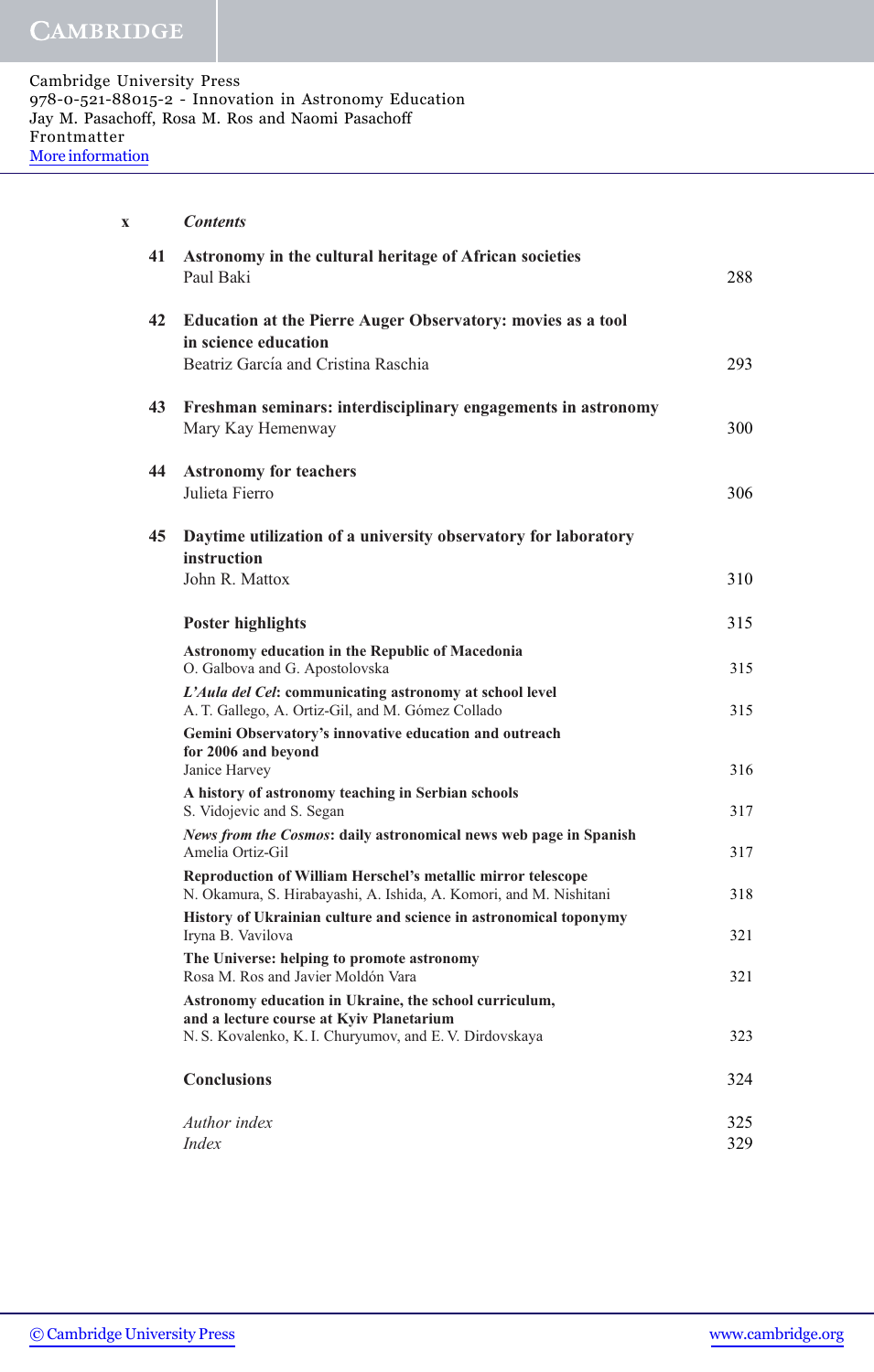## Preface

This book is based on the proceedings of a conference on education in astronomy. On August 17 and 18, 2006, the International Astronomical Union's Commission on Astronomy Education and Development held a Special Session at the IAU General Assembly in Prague. The session, on Innovation in Teaching/Learning Astronomy, was organized around four themes: (1) general strategies for effective teaching, (2) connecting astronomy with the public, (3) effective use of instruction and information technology, and (4) practical issues connected with the implementation of the 2003 IAU Resolution that recommended including astronomy in school curricula, assisting schoolteachers in their training and backup, and informing them about available resources. Approximately 40 papers were presented orally; in addition, 60 poster papers were displayed.

Some of these topics had been considered in the Special Session at the 25th General Assembly in 2003 in Sydney, the subject of a book published in 2005, Jay M. Pasachoff and John R. Percy, Teaching and Learning Astronomy: Effective Strategies for Educators Worldwide (Cambridge University Press, 2005). But it is necessary to continue and extend the work started then in order to increase the quality and quantity of astronomy in schools.

The Organizing Committee for the conference consisted of:

- Rosa M. Ros (Spain, co-chair), Spanish National Liaison to IAU Commission 46; Vice-President of the Commission 2006–2009
- Jay M. Pasachoff (USA, co-chair), President, IAU Commission 46
- Michael Bennett (USA), Executive Director, Astronomical Society of the Pacific
- Julieta Fierro (Mexico), Former President of IAU Commission 46
- Michele Gerbaldi (France), Chair, IAU International Schools for Young Astronomers Program Group

Petr Heinzel (Czech Republic), Astronomical Institute of the Czech Academy of Sciences

- Bambang Hidayat (Indonesia), Bosscha Observatory, Institute of Technology Bandung, Past Vice-President of the IAU
- Syuzo Isobe (Japan), Former President of IAU Commission 46

Edward Kononovich (Russia), Russian National Liaison to IAU Commission 46

Margarita Metaxa (Greece), Greek National Liaison to IAU Commission 46

John R. Percy (Canada), Former President of IAU Commission 46

Richard West (Germany), Former Chair, Department of Outreach and Education, European Southern Observatory

Magda Stavinschi (Romania), Astronomical Institute of the Romanian Academy of Sciences; President of the Commission 2006–2009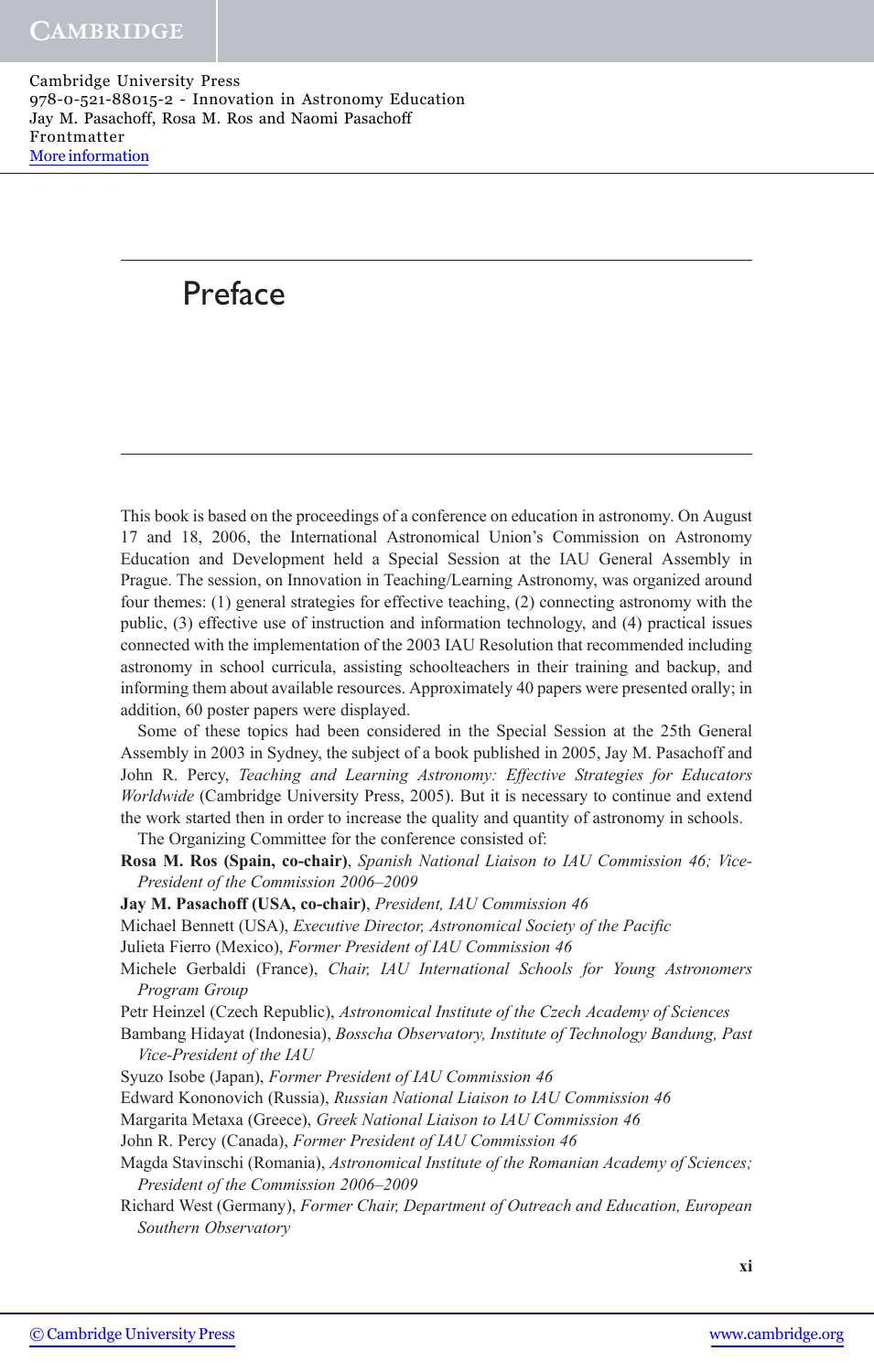Cambridge University Press 978-0-521-88015-2 - Innovation in Astronomy Education Jay M. Pasachoff, Rosa M. Ros and Naomi Pasachoff Frontmatter [More information](http://www.cambridge.org/9780521880152)

#### xii Preface

#### Lars Lindberg Christensen (Germany, webmaster), PIO/Head of Communication, ESA Hubble/James Webb Space Telescope, IAU Press Officer

The meeting was supported not only by Commission 46 on Education and Development but also Commission 41 on the History of Astronomy and Division XII on Union-wide Activities.

Over 400 astronomers and educators from 63 countries registered for this conference. The conference was part of the triennial General Assembly of the International Astronomical Union, which this year gained notoriety from the resolution defining the word "planet" and putting Pluto and some other objects in a new category of ''dwarf planet.'' One of the papers in this symposium, by Lars Lindblad Christensen, dealt with public-information aspects of that situation – which may wind up continuing until the next IAU General Assembly to be held in Rio de Janeiro in 2009.

We thank all the authors and other contributors.

Prague was a particularly apt site for a conference on astronomy, since Tycho Brahe and Johannes Kepler did so much important work there. It is particularly suitable that this book is available in time for the International Year of Astronomy (www.astronomy2009.org), which commemorates the 400th anniversary of the 1609 work of Galileo and Kepler.

We acknowledge the generous support of the International Astronomical Union and its Executive Committee, both in the form of travel grants for some participants and in the form of moral support for the importance of education. Many other participants received support from their institutions or countries, and we are grateful to those who made sure that these individuals could attend and participate.

We dedicate this book to Syuzo Isobe of Japan, past President of Commission 46 (2000 to 2003), who died on 31 December 2006. Accounts of his life and work appeared in the March 2007 edition of the Commission 46 Newsletter, which is accessible through the Commission's Website at www.astronomyeducation.org.

We thank Javier Moldón of the University of Barcelona for helping to organize the Special Session. We thank Madeline Kennedy for her assistance at Williams College with the preparation of this book and for compiling the index. We are grateful for some financial support from Williams College for work carried out on the educational activities of our International Astronomical Union Commission on Research and Development. The participation of one of us (J.M.P.) in the Prague General Assembly was supported in part by a research grant from the Planetary Sciences Division of NASA and by a travel grant from the US National Science Foundation through the American Astronomical Society.

At Cambridge University Press, we thank our acquiring editor, Vince Higgs, for his support of this project. We are pleased with the excellent assistance there of Lindsay C. Barnes, Eleanor Collins, and Bethan Jones. Frances Nex has proven to be a most capable copy editor.

> Jay M. Pasachoff Rosa M. Ros Naomi Pasachoff